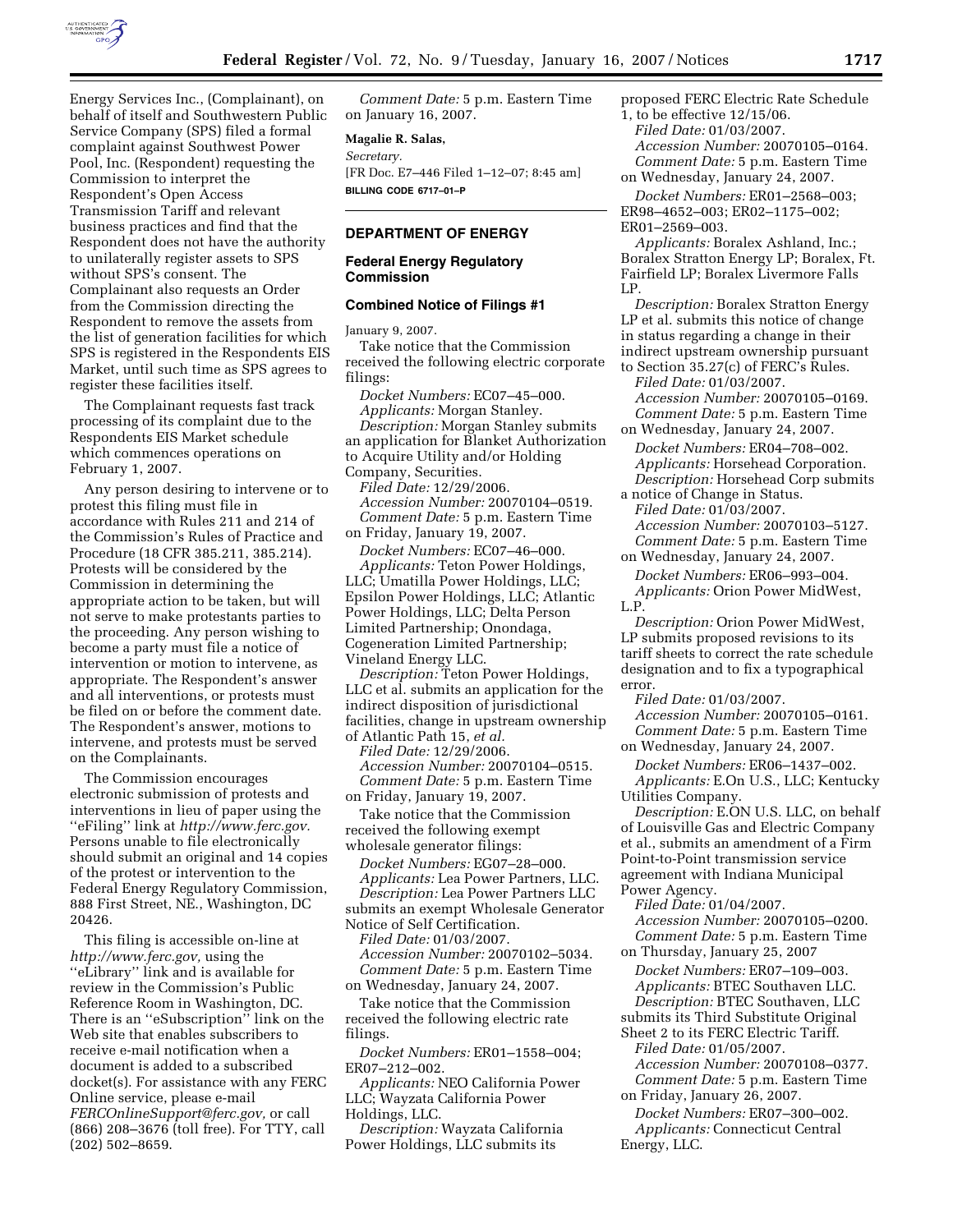*Description:* Connecticut Central Energy, LLC submits a petition for acceptance of FERC Electric Rate Schedule 1 waivers and blanket authority.

*Filed Date:* 01/04/2007. *Accession Number:* 20070105–0060.

*Comment Date:* 5 p.m. Eastern Time on Thursday, January 25, 2007.

*Docket Numbers:* ER07–400–000. *Applicants:* IPA Marketing, Inc. *Description:* IPA Marketing, Inc submits a Notice of Succession to notify,

FERC of the adoption of Rate Schedule FERC 1 as a result of a corporate name change.

*Filed Date:* 01/03/2007. *Accession Number:* 20070104–0042. *Comment Date:* 5 p.m. Eastern Time

on Wednesday, January 24, 2007. *Docket Numbers:* ER07–401–000. *Applicants:* MidAmerican Energy Company.

*Description:* MidAmerican Energy Co submits a Firm Transmission Service Agreement with the City of Pella, Iowa dated 12/28/06.

*Filed Date:* 01/03/2007. *Accession Number:* 20070105–0168. *Comment Date:* 5 p.m. Eastern Time on Wednesday, January 24, 2007.

*Docket Numbers:* ER07–402–000. *Applicants:* Kentucky Utilities Company.

*Description:* Kentucky Utilities Company submits an amendment its Addendum to SEPA Supply Contract, Rate Schedule No. 300, with the City of

Owensboro, Kentucky. *Filed Date:* 01/03/2007. *Accession Number:* 20070105–0167. *Comment Date:* 5 p.m. Eastern Time

on Wednesday, January 24, 2007. *Docket Numbers:* ER07–403–000. *Applicants:* Kentucky Utilities Company.

*Description:* Kentucky Utilities Company submits an amendment its Addendum to SEPA Supply Contract, Rate Schedule No. 308, with the City of Benham, Kentucky.

*Filed Date:* 01/03/2007.

*Accession Number:* 20070105–0165. *Comment Date:* 5 p.m. Eastern Time

on Wednesday, January 24, 2007.

*Docket Numbers:* ER07–404–000. *Applicants:* Florida Power & Light Company.

*Description:* Florida Power and Light Company submits an unexecuted Standard Large Generator Interconnection Agreement with Lee County, Florida designated as Service Agreement 253.

*Filed Date:* 01/03/2007. *Accession Number:* 20070105–0170. *Comment Date:* 5 p.m. Eastern Time on Wednesday, January 24, 2007.

*Docket Numbers:* ER07–405–000. *Applicants:* Central Maine Power Company.

*Description:* Central Maine Power Co submits an Executed Small Generator Interconnection Agreement with Fox Islands Electric Cooperative, Inc.

*Filed Date:* 01/03/2007. *Accession Number:* 20070105–0206. *Comment Date:* 5 p.m. Eastern Time on Wednesday, January 24, 2007.

*Docket Numbers:* ER07–406–000. *Applicants:* Entergy Operating

Companies; Entergy Services, Inc. *Description:* Entergy Operating

Companies submits an unexecuted Network Operating Agreement with Cleco Power, LLC.

*Filed Date:* 01/03/2007. *Accession Number:* 20070105–0160. *Comment Date:* 5 p.m. Eastern Time on Wednesday, January 24, 2007.

*Docket Numbers:* ER07–407–000. *Applicants:* High Prairie Wind Farm II, LLC.

*Description:* High Prairie Wind Farm II, LLC submits an order accepting market-based rate tariff for filing (FERC Electric Tariff 1) and granting waivers and blanket approvals.

*Filed Date:* 01/03/2007. *Accession Number:* 20070105–0159. *Comment Date:* 5 p.m. Eastern Time

on Wednesday, January 24, 2007. *Docket Numbers:* ER07–408–000. *Applicants:* Southwest Power Pool, Inc.

*Description:* Southwest Power Pool, Inc submits revisions to Attachment AD of its OATT to extend its Tariff Administration Agreement with

Southwestern Power Administration. *Filed Date:* 01/03/2007. *Accession Number:* 20070105–0157. *Comment Date:* 5 p.m. Eastern Time on Wednesday, January 24, 2007.

*Docket Numbers:* ER07–409–000. *Applicants:* Southern California

Edison Company.

*Description:* Southern California Edison Co submits revised rate sheets for the Letter Agreements between the Transmission & Distribution Business Unit of SCE and the Power Production Department of the Generation Business Unit.

*Filed Date:* 01/04/2007. *Accession Number:* 20070105–0058. *Comment Date:* 5 p.m. Eastern Time on Thursday, January 25, 2007.

*Docket Numbers:* ER07–410–000. *Applicants:* Oklahoma Gas and Electric Company.

*Description:* Oklahoma Gas and Electric Company submits a Notice of Cancellation of its Rate Schedule FERC 147 Agreement for, Scheduling Exchange Service with Oklahoma Municipal Power Authority.

*Filed Date:* 01/04/2007. *Accession Number:* 20070105–0199.

*Comment Date:* 5 p.m. Eastern Time on Thursday, January 25, 2007.

*Docket Numbers:* ER07–411–000. *Applicants:* Oklahoma Gas and Electric Company.

*Description:* Oklahoma Gas and Electric Company submits revisions to the Agreement for Scheduling Exchange Service with Oklahoma Municipal Power Authority designated as Rate Schedule FERC 147.

*Filed Date:* 01/04/2007. *Accession Number:* 20070105–0198. *Comment Date:* 5 p.m. Eastern Time on Thursday, January 25, 2007.

*Docket Numbers:* ER07–412–000. *Applicants:* ECP Energy I, LLC. *Description:* ECP Energy I, LLC submits an application for Order, accepting Initial Tariff, Waiving Regulations and Granting Blanket Approvals.

*Filed Date:* 01/05/2007. *Accession Number:* 20070108–0252. *Comment Date:* 5 p.m. Eastern Time

on Friday, January 26, 2007. *Docket Numbers:* ER07–413–000. *Applicants:* Tampa Electric Company. *Description:* Tampa Electric Co submits its Second Revised Sheet 6 to,

FERC Electric Tariff, Original Volume 6, to be effective, 1/2/07.

*Filed Date:* 01/05/2007. *Accession Number:* 20070108–0253. *Comment Date:* 5 p.m. Eastern Time

on Friday, January 26, 2007.

*Docket Numbers:* ER07–415–000. *Applicants:* DTE Pontiac North, LLC.

*Description:* DTE Pontiac North, LLC submits an application for order

authorizing Market-Based Rates, Certain

Waivers and, Blanket Authorizations. *Filed Date:* 01/05/2007. *Accession Number:* 20070108–0254.

*Comment Date:* 5 p.m. Eastern Time on Friday, January 26, 2007.

*Docket Numbers:* ER07–416–000. *Applicants:* Geneva Roth Holding, LLC.

*Description*: Geneva Roth Holding, LLC submits a petition for acceptance of FERC Electric Tariff, Original Volume 1

waivers and, blanket authority. *Filed Date:* 01/05/2007.

*Accession Number:* 20070108–0376. *Comment Date:* 5 p.m. Eastern Time on Friday, January 26, 2007.

Take notice that the Commission received the following electric securities filings.

*Docket Numbers:* ES07–10–001. *Applicants:* Kansas City Power & Light Company,

*Description:* Kansas City Power and Light Co submits an amendment to its